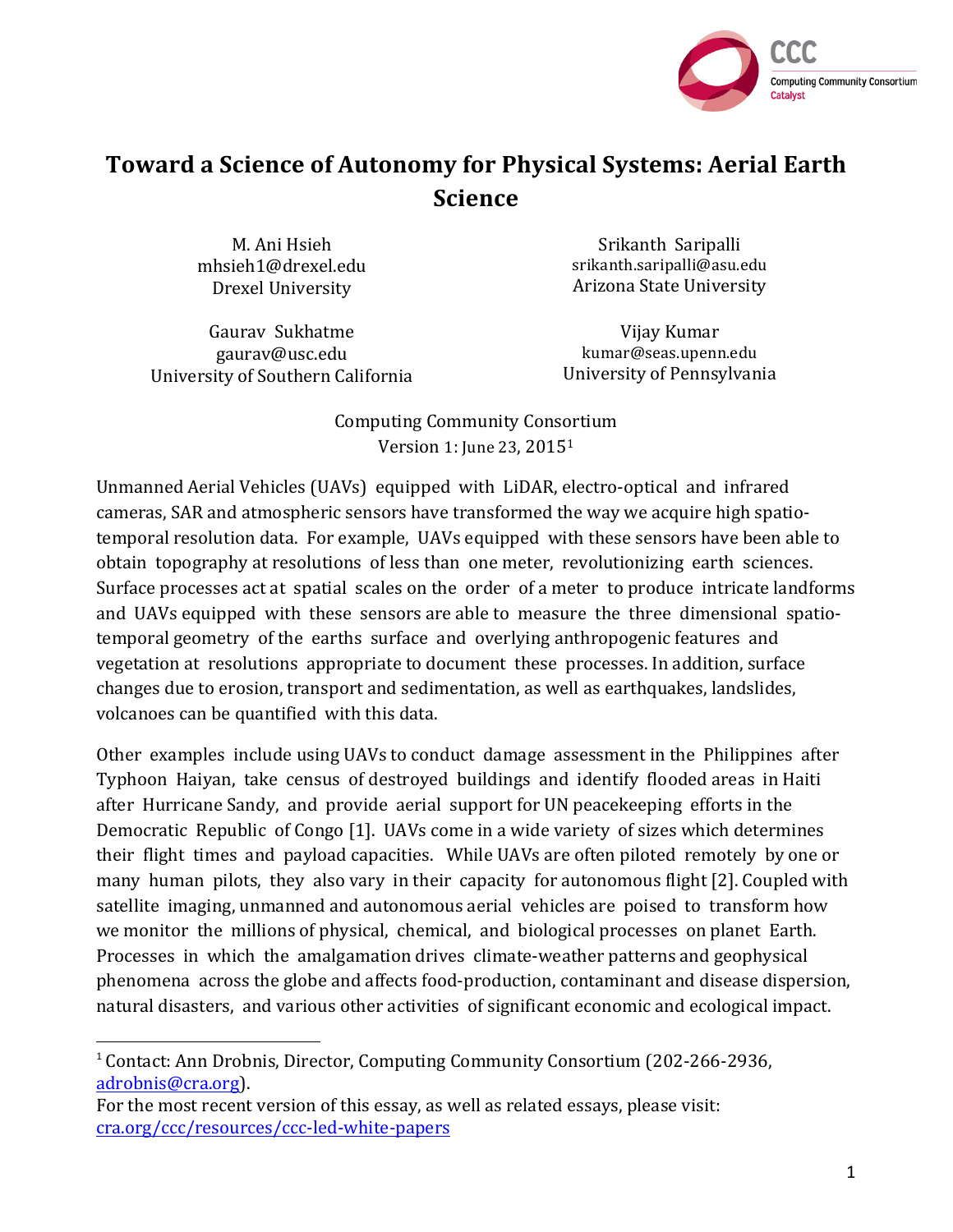#### **Emerging Fields and Application Areas**

Hobby-grade unmanned aerial vehicles have become wide-spread, primarily for recreation and aerial photography. For example, over 60,000 Parrot AR.Drones have been sold in the third quarter of 2012 alone [3]. More recently, companies such as Amazon, Google have launched high-profile UAV projects. The global unmanned aerial vehicle market is forecast to reach USD 12bn by 2025 [4] with the U.S. military UAV market expected to generate more than USD 80bn in revenue in the next three years alone [5]. As UAV technologies mature and FAA finalizes the opening of the airspace to unmanned and autonomous aerial vehicles (UAVs and AAVs), the interest in deploying these systems for various scientific, commercial, and civilian applications is increasing exponentially. Applications include:

- Providing inexpensive wireless broadband (Google Loom)
- Package delivery (Amazon)
- Fighting forest fires
- Surveillance of key civil infrastructures, e.g., highways and bridges

• Structural health monitoring of oil/gas pipelines, buildings, wind turbines, bridges, and high- ways

• Delivery of medical supplies to inaccessible war torn regions, e.g., Syria

As computing, sensing, and communications technologies improve and mature and autonomy improves, AAVs will become one of the most versatile sensing assets in our global environmental monitoring network. Different satellites and stationary sensors, these aerial vehicles provide complementary sensing given their easily reconfigurable sensor payload. In addition, their mobility and autonomy allow them to obtain measurements in regions not covered by satellites and other stationary sensors over long periods of time. When coupled with satellites and stationary sensors, it is possible to achieve large scale high resolution spatio-temporal resolution sampling of the atmosphere and the Earths land and ocean surfaces.

Such capabilities will enables better monitoring and assessment of the health of our forests, prairies, wetlands, rivers, and oceans; endangered and diseased animal populations, their migratory patterns and their impact on the spread of diseases; the onset of earthquakes, volcanic eruptions, land- and mud-slides, and avalanches; and climate-weather patterns across the globe. The information gleaned can be used to refine AAVs monitoring trajectories such that they continuously adapt to changing environmental conditions. The ability to better model, track, and forecast the various geophysical processes that impact our day-to-day lives will enable us to minimize the human and economic impact of natural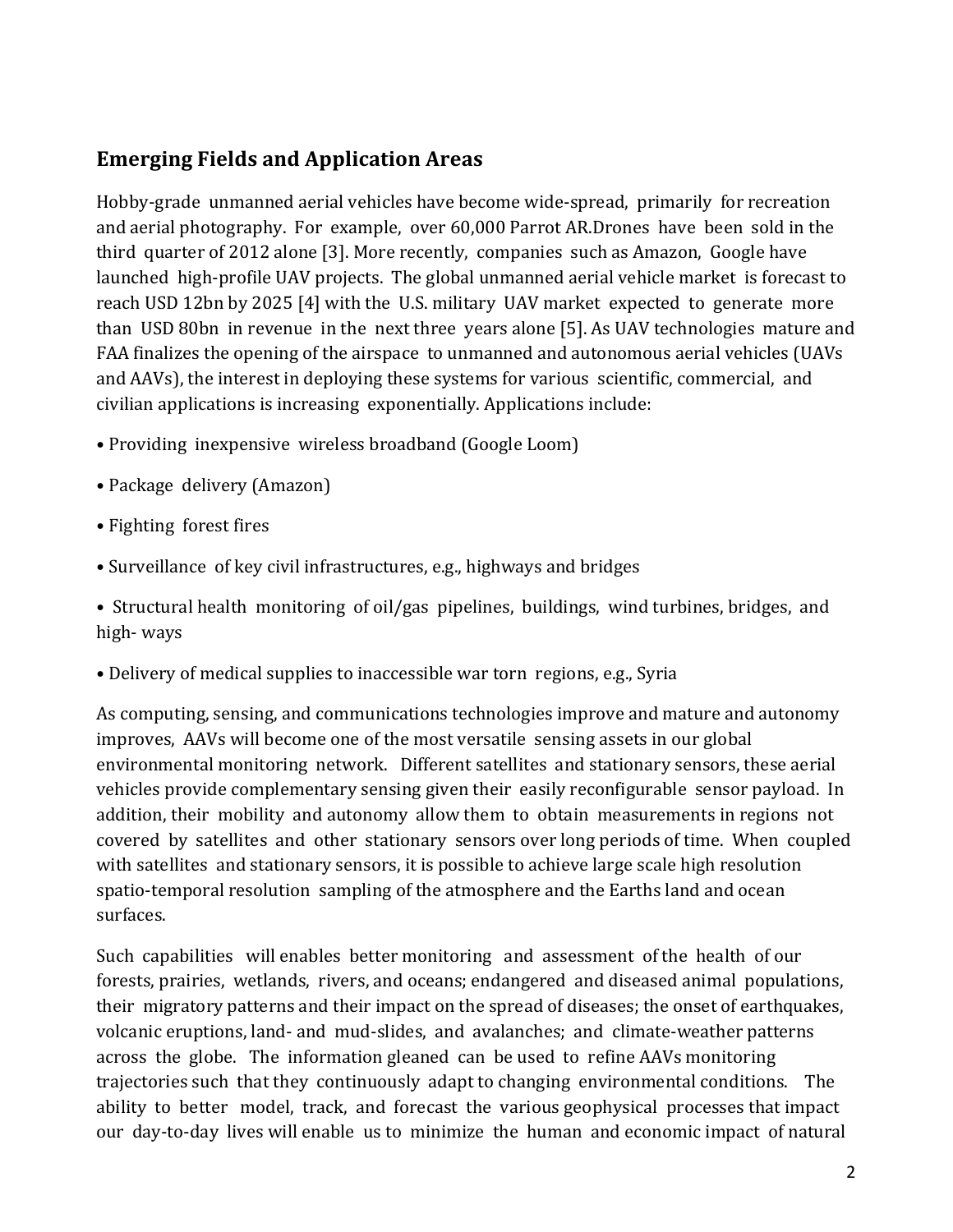disasters, provide better stewardship of Earths limited natural resources, and ensure the safety of our airspace.

# **AAVs for Natural Resource Management**

Regular land cover assessment allows detection of changes that are important for land management agencies such as the Bureau of Land Management (BLM) and the Natural Resources Conservation Service (NRCS) as well as similar state agencies. Additional changes in infrastructure such as dams and irrigation canals can also be detected, especially when Digital Elevation Models (DEMs) from UAVs are employed with decimeter resolution. Agencies in charge of infrastructure seldom get to use temporal images of these structures so they can be evaluated if safety concerns might be an issue.

Watershed and rangeland studies require DEMs along with classification of vegetation type, bare soil and the relative positioning of these two types of land cover. Hydrological modeling requires the identification of different types of vegetation and their relationship to stream channels and contributing areas. Rangeland health assessment requires the measurement of bare soil gaps between vegetation patches. All these require resolutions of the order of 10-30cm; which can easily be obtained using autonomous aerial vehicles.

Forest applications of unmanned and autonomous aircrafts have become of widespread interest and include forest fire monitoring and recovery, and forest condition assessment. The National Park Service Complimentary to forest health monitoring and assessment, vehicles can also be deployed to monitor and track populations of endangered or invasive animal or plant or insect species. The population changes in such flora and fauna populations can be monitored and tracked using a aerial data provided by aerial vehicles coupled with stationary cameras and sensors strategically placed in the natural habitat. Better estimation of forest flora and fauna populations enables the development of data-driven conservation and mitigation policies that are better targeted for the specific species.

# **AAVs for Agriculture and Farming**

Increased globalization and international competition, coupled with the impact of climatechange, is resulting in new social, economic, and environmental challenges for the agricultural and farming industries. Many of these challenges can be ameliorated by improved sensing and monitoring of farm lands, crops, and livestocks. In fact, UAVs have been deployed with hyperspatial digital photography in Hawaii to predict coffee bean ripeness and in California to map crop vigor in vineyards. Other examples include the use of UAVs for targeted spraying of crops and the use of visible, thermal, and multispectral sensors on an unmanned helicopters for precision viticulture applications.

Precision and high yield agriculture can leverage AAV technology to provide long term and persistent monitor both the health and the yield of crops. Ongoing research in this area includes identifying and monitoring crop stress levels to better manage water usage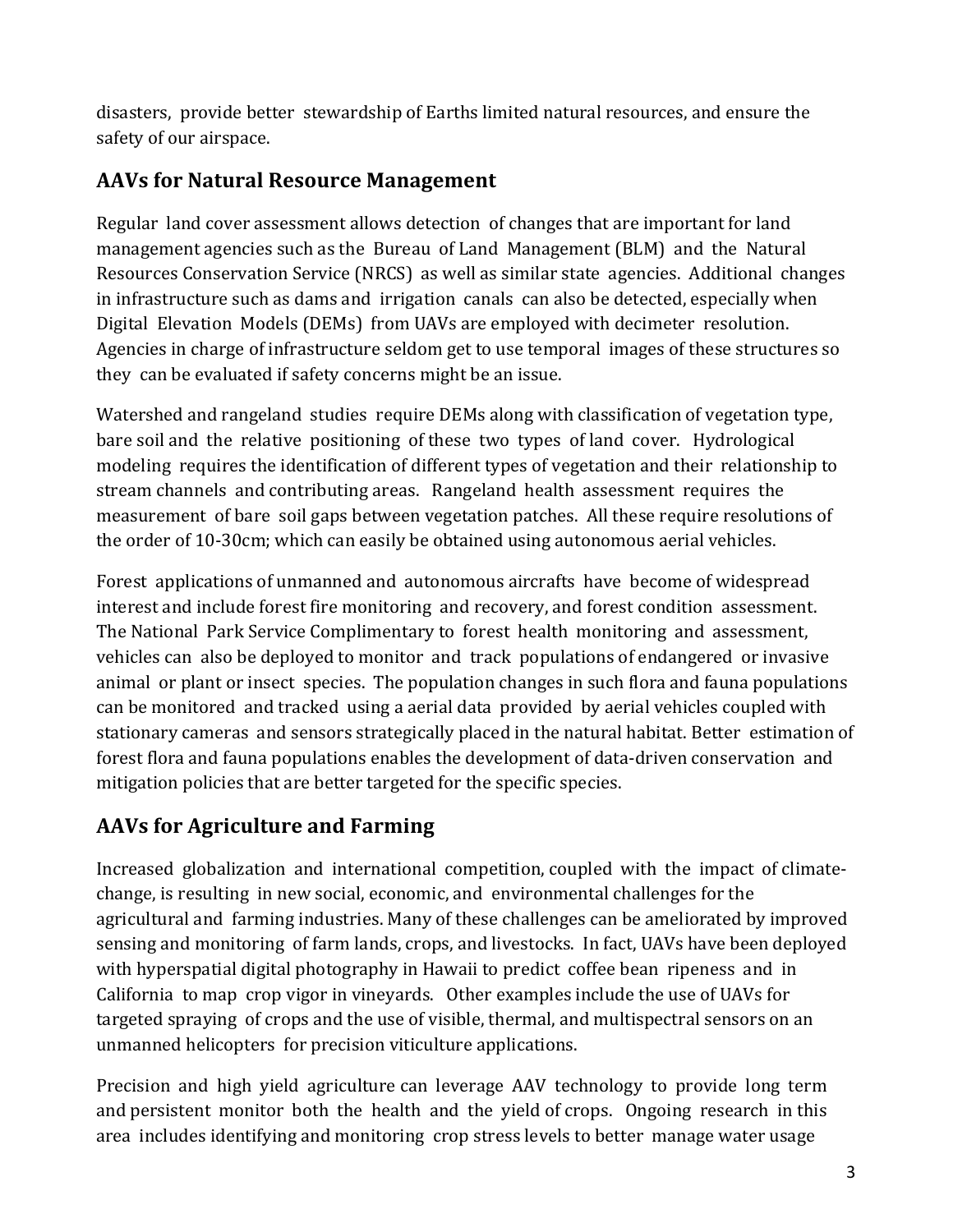throughout the farm. This requires identifying variations in plant color in the fields and correlating the plant coloration to soil conditions. Coupled with atmospheric forecasting capabilities, AAVs can further mitigate the spread of air-borne high-risk plant pathogens. Another area of interest includes estimating crop yield to better anticipate labor needs at harvest time.

Additionally, AAVs can be used to monitor the well-being of livestocks and ensure the proper allocation of livestock to pastures to maximize the health of animals and lands. Aerial, possibly coupled with ground, autonomous vehicles can assist in shepherding livestock to ensure they do not wander into dangerous regions and stay within the boundaries of the farm. Employing aerial and other robotics technology for agriculture and farming applications will significantly improve our ability to maintain both the economic as well as ecological standards in the production chain of our food supply  $[6]$ .

## **AAVs for Oceanographic and Atmospheric Sciences**

The Deep Water Horizon and recent California Oil Spill and the crash of the Malaysian Airlines plane in the Indian Ocean has seen the use of UAVs to track the dispersion of oil and wreckage. Recently, UAVs have assisted in the collection of pollen samples to validate atmospheric models used to predict pollen propagation across large geographical regions. The ability to forecast and predict the dispersion of pollen helps us better understand the impact of invasive plant species on native flora and fauna as well as concerns raised on cross pollination between genetically and non-genetically modified crops.

The understanding of the air-sea interface is crucial for improving our weather and ocean forecasting capabilities. AAVs can be deployed to work in concert with surface drifter sensors and autonomous vehicles to better understand the energy exchange between the atmosphere and the ocean, which is crucial for improving predictions for the strength and expected path of a hurricane. Similarly, AAVs can be integrated with sensor networks on the ground to better measure Eddy covariance, soil moisture content, and ground heat flux which directly impacts the health of farmlands, wetlands, urban areas. Furthermore by coupling surface and sub-surface measurements we can better understand plant phenology and stream direction and the impact of climate-change flora and fauna health and diversity.

AAVs have the potential to significantly increase both the amount of and the spatial and temporal resolution of the data that can be gathered from our oceans and atmosphere. The ability to better predict climate weather patterns across the globe can transform how we mitigate the impact of weather related natural disasters. The ability to better predict the duration and severity of droughts, the strengths and trajectories of tropical storms, and track changes in water levels in rivers and lakes can significantly improve our ability to manage our water and flood control resources, food production capabilities, and response to natural disasters.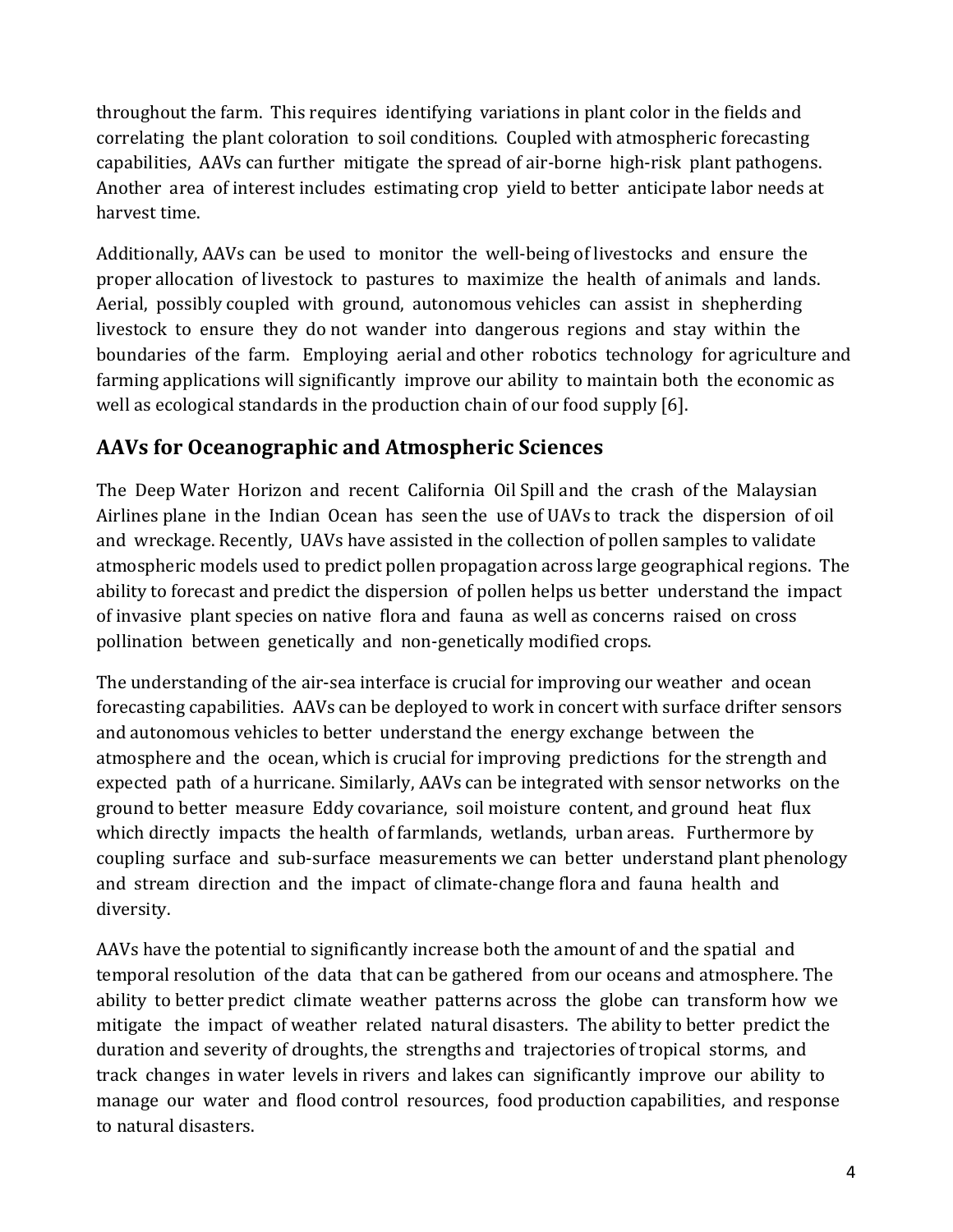# AAVs for Safety, Security, Rescue, and Humanitarian Needs

Recent years has seen the increased use of UAVs in search and rescue and humanitarian applications. UAVs have been deployed in the Philippines after Typhoon Haiyan for damage assessment, in Haiti after Hurricane Sandy to take census of destroyed infrastructure and identify flooded regions, and in the Democratic Republic of Congo for UN peacekeeping efforts  $[1]$ . The difference between the pre-Sandy satellite imagery data and the post-Sandy images provided by the UAV's onboard camera provided a good census of damages to buildings and displacement of people. Similarly, AAVs can assist in locating stranded survivors in the aftermath of a natural disaster, similar to those stranded by Hurricane Katrina, or survivors trapped by landslides, earthquakes, or avalanches using infrared and/or penetrating imaging sensors. Different from UAVs, AAVs have ability provide persistent and continuous monitoring of disaster stricken regions and result in faster recovery time of stranded or trapped survivors.

In Syria, UAVs were crucial in the delivery of much needed medicine in regions inaccessible to health workers. In the Republic of Congo, UAVs provided aerial support and assisted UN Peace- keeping forces in preventing identifying, locating, and preventing rebel activities in protected regions. Similarly, AAVs can provide aerial support and assistance to law enforcement and homeland security agencies to monitor and ensure the safety of our highways, railways, shipping lanes, and airspace. Autonomous aerial systems can also provide assistance in the surveillance of borders, power plants, nuclear plants, and pipelines. And AAVs can assist in the safety monitoring of urban environments such as parks, buildings, tourist sites and in the management of crowds and maintenance of civil law.

Crucially important to the development of AAV and robotics and automation technology for safety, security, rescue, and humanitarian needs is the development of appropriate legal and regulatory policies. In particular, privacy concerns in regards to the amount of data collected and processed by law enforcement and third party entities must be addressed to ensure the protection of civil liberties. The UN's Office for the Coordination of Humanitarian Affairs recommends prioritizing transparency and community engagement in the development of best practices when addressing privacy concerns, codes of conduct, and data security guidelines for AAVs in humanitarian efforts [1]. Regulations must also tackle issues of liability and safety, especially when vehicles must operate in close proximity to civilians, bridges, roadways, etc. And humanitarian and non-governmental organizes operating in conflict zones must address ethical and operational considerations that may threaten their neutrality [1].

#### **Challenges and Opportunities**

UAVs have the potential to significantly increase both the amount of data and the spatial and temporal resolution that can be gathered to enable better decision making in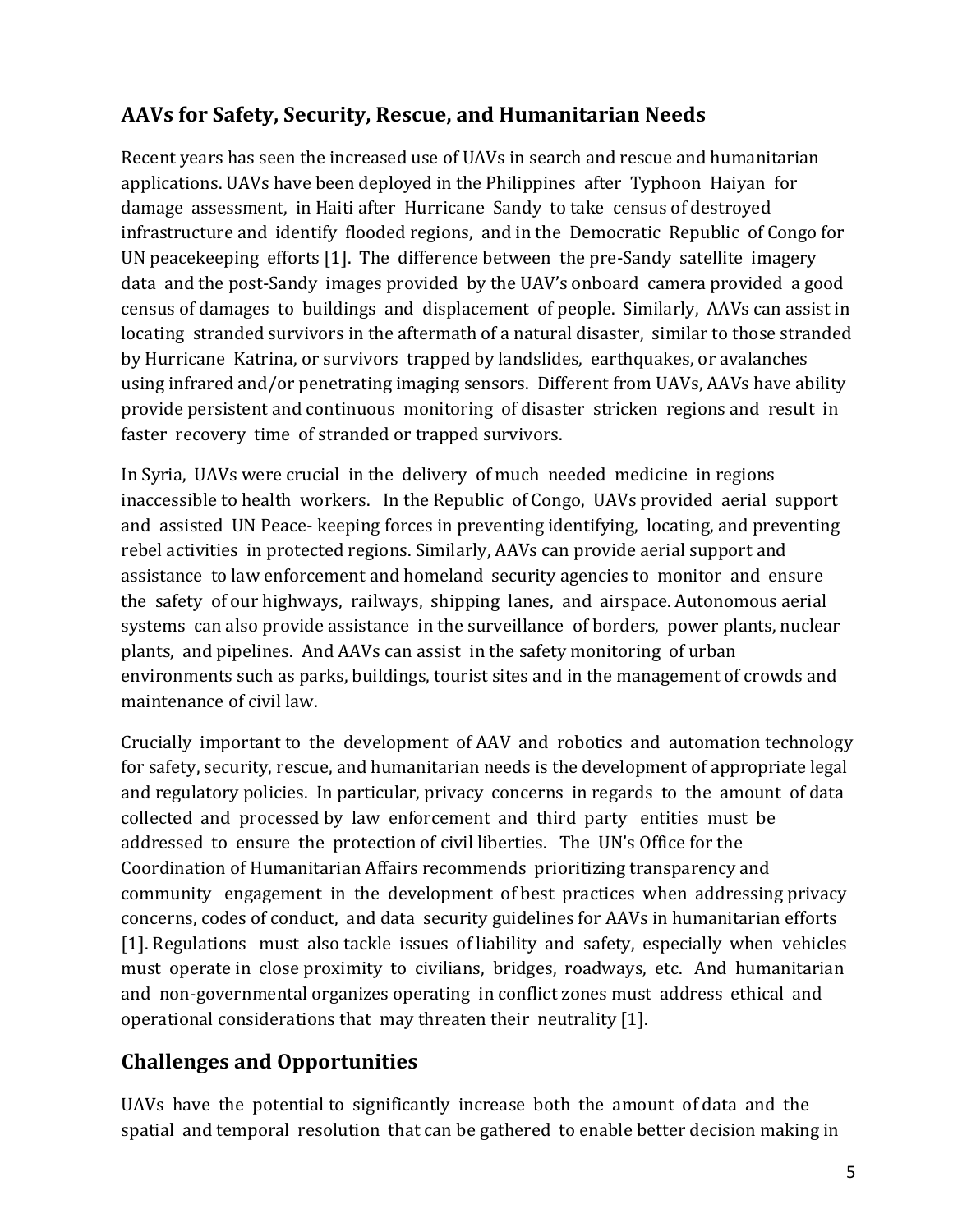our stewardship of our limited natural resources and the safety and security of our airspace. To achieve this, the following scientific and technological challenges and improvements must be addressed:

• Distributed sensing and sensor fusion with disparate air and ground sensors

While current UAVs are capable of autonomous flight, autonomy is limited and the vehicles are inherently limited by their sensors and their flight dynamics. A single UAV can sense a limited region; a distributed swarm of autonomous aerial vehicles combining various disparate sensors (air and ground) can "map" an entire region effectively and allow researchers to make informed decisions. Algorithms and protocols that are able to combine various low and high bandwidth sensors flying on multiple AAVs with various delays need to be developed.

• Safety (Collision avoidance, collision with critical civil infrastructure, commercial airlines, etc.)

There is a strong need to integrate UAVs and AAVs into the national airspace due to there expanded applications in civil domains. "Sense and Avoid" capability is one of the technological challenges for such integration. In "Sense and Avoid", an vehicles must be able to autonomously detect and avoid collisions with aircraft and other obstacles in the air. Research into integrating automatic dependent surveillance-broadcast (ADS-B), ground based radar, onboard sensors, and autonomous path planning and collision avoidance needs to be performed.

• Energy efficiency of vehicles (control, chassis design, battery technology, kinematics and dynamics)

Currently most UAVs can be classified into fixed wing, vertical take-off and landing (VTOL) or a combination of both. With NASA thinking of exploring Europa and Mars with unmanned and autonomous aerial vehicles, these vehicles are already being used for volcanic exploration. There needs to be further research on various other kinds of AAVs with varying flight and mobility modalities. Specifically questions, such as the trade-offs between efficiency, robustness against disturbances, and agility need to be answered. Furthermore the theoretical limits, and practically achievable vehicle(s) that can be designed and built by optimizing control strategies and mechanical design need to be understood.

These issues are of particular importance since the environments they operate in more significantly impact smaller vehicles. On the other hand, the environment may be leveraged to improve vehicle control and autonomy particularly for aerial vehicles. Consider the examples of a micro-UAV or micro-AAV flying outdoors on a gusty day. The small vehicle sizes result in more tightly coupled vehicle and environmental dynamics. While this coupling of the vehicle and environment dynamics makes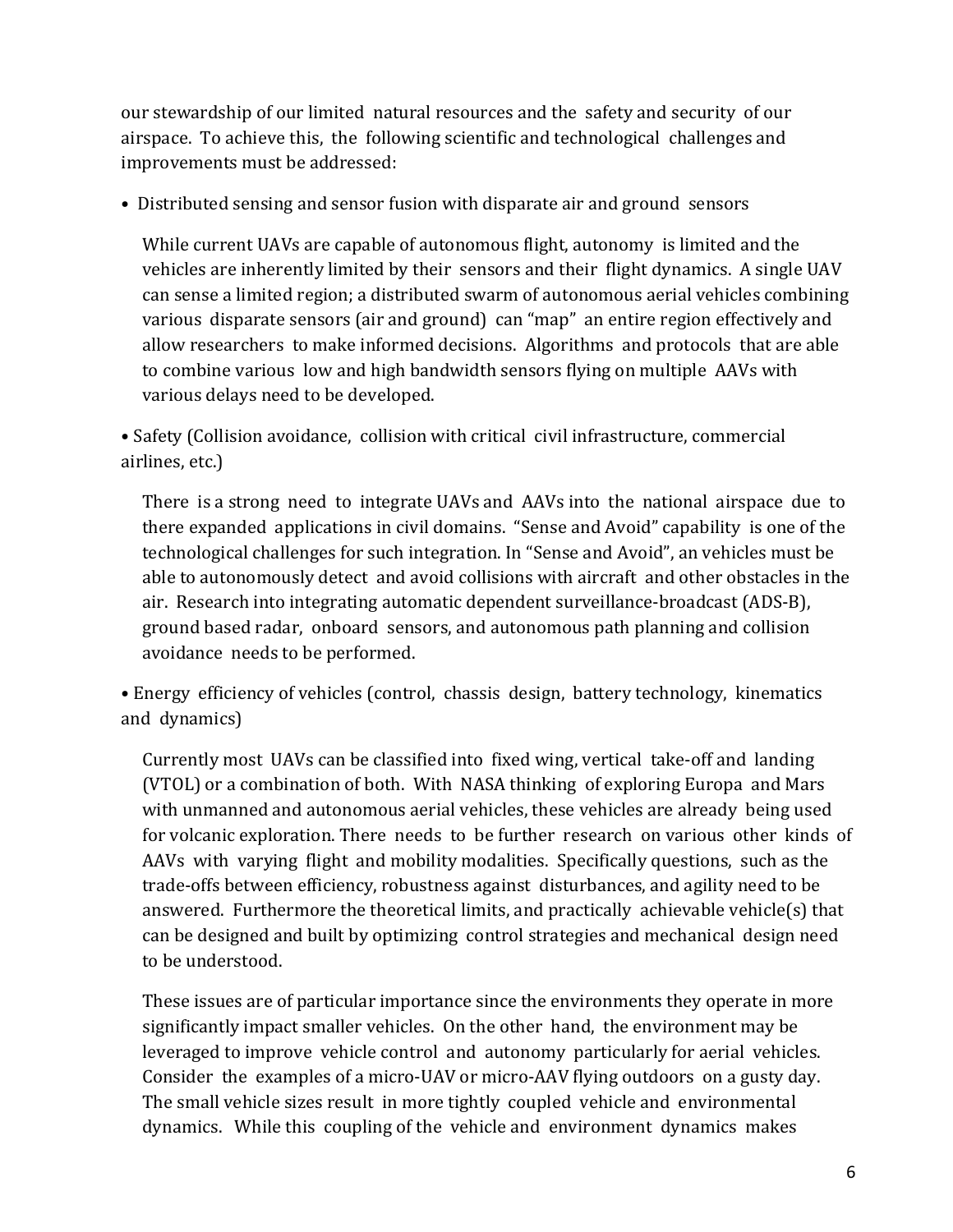planning and control challenging, the environmental forces can be exploited to extend the power budgets of small, resource-constrained vehicles, effectively prolonging their lifespan.

Biology is leading to a new class of flapping design and insect-scale aerial vehicles. Bio- inspiration and bio-mimicry has the potential to provide new energy-efficient vehicle designs and control paradigms. Biology have also shown how it is possible to leverage environmental forces to generate energy efficient control strategies and vehicle trajectories.

• Large scale data assimilation to climate, ocean, geological models

Unmanned as well as manned aerial vehicles with EO/IR, LIDAR and SAR sensors are producing enormous amounts of data (GBytes of data/flight). Dazzling visual displays of wind and ocean current data assimilated from satellite, stationary ground, and aerial sensors have been achieved (NASAs Perpetual Ocean and http://earth.nullschool.net/). However, this data needs to be processed and higher level products such as Digital Elevation models, GIS products, and atmospheric currents need to be produced rapidly for researchers to act on this.

Real time mapping, modeling and data processing algorithms need to be developed. Rapid data gathering and data processing must also be complemented by rapid dissemination, integration with contextual data, and the preparation of welldocumented higher order data products to make the observations most useful. These algorithmic advances must be done in concert with the development of appropriate geophysical models of the environment. A major challenge in this endeavor is the immense complexity of the atmospheric and the ocean dynamics, which involves the interplay of rotation, stratification, complex topography and variable thermal and atmospheric/oceanic forcing, not to mention thousands of biological, chemical, and physical inputs.

Theoretical and experimental efforts to model atmospheric and ocean flows have made progress with the help of simpler, so-called "reduced" models, but these models are often scale invariant.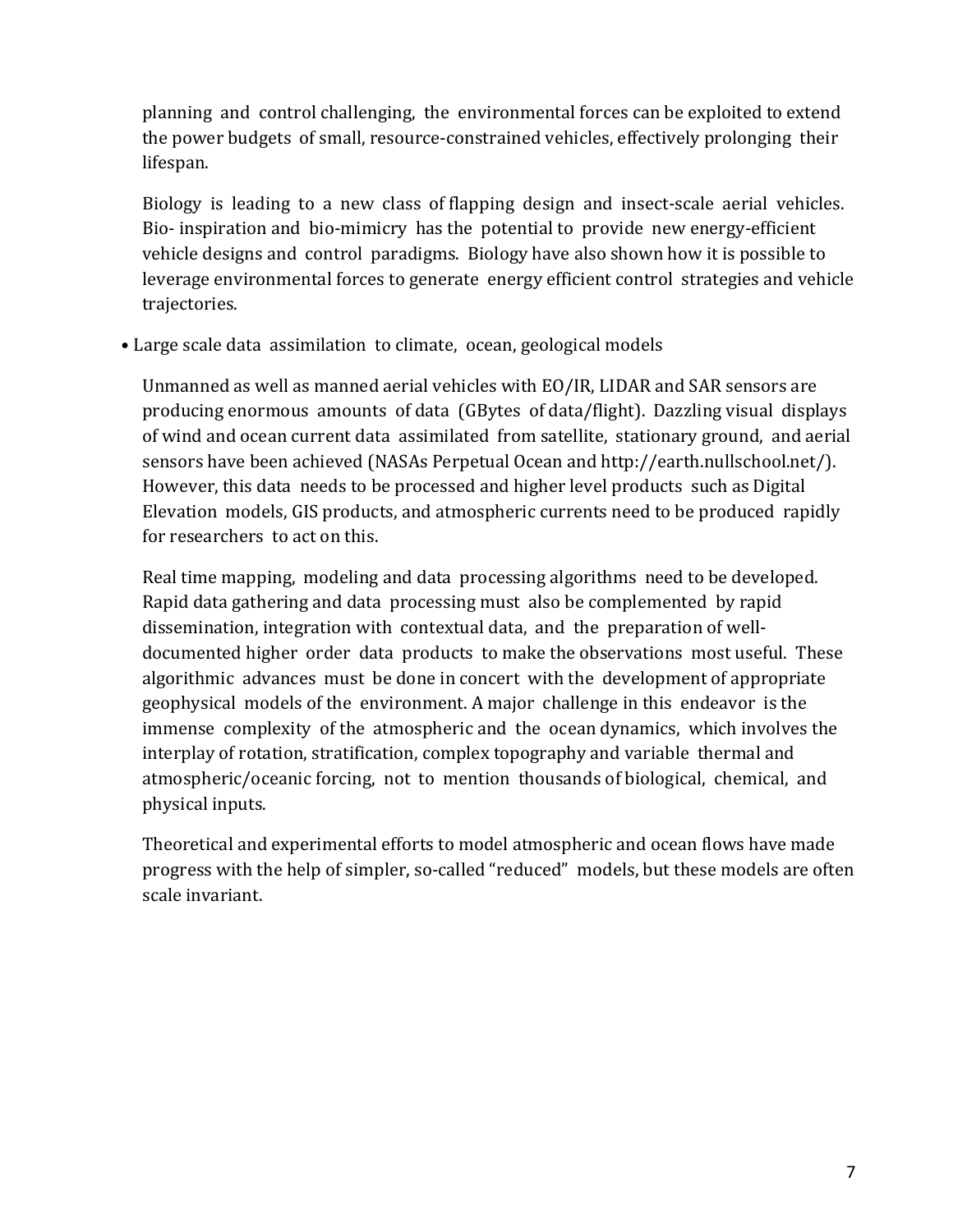On the hand, atmospheric and ocean current forecasts provided by National Oceanic and Atmospheric Administration (NOAA) and other agencies is assimilated from satellite and field observations coupled with predictions from numerical models. So accessibility to and the overall quality of this data is highly dependent on how well a given region of interest is instrumented, if at all. As such, algorithmic advances in data processing, assimilation, and predictions must go hand in hand with the development of the appropriate environmental models.

• Supervisory Control - one to many control of AAVs (single operator multiple AAVs)

Existing UAVs require different human operators to monitor the various live sensor feeds, taking, and control. However, as many more vehicles are deployed, we need to pursue a command and control paradigm where single human operators can easily monitor, command, control, and re-task multiple assets. This is especially important as autonomy of single vehicles become more robust and simultaneous deployment of multiple vehicles can be streamlined. New developments in human-robot and humancomputing interfaces and in control architectures will be needed. These efforts must be complemented with developments in new abilities for extracting, synthesizing, and presenting data fused from a collection of asynchronous sensors.

• Privacy and data security

The increased scale of ubiquitous data collection by autonomous vehicles in all aspects of our everyday lives will enable better decision making to ensure long-term sustainability of our economy, environment, and safety and security. However, these capabilities also pose significant technological, political, and societal challenges in privacy and data security. Investment in the scientific research and development of suitable technology in data privacy and security must go hand in hand with regulatory and policy efforts.

#### **Summary and Conclusions**

Unmanned Aerial Vehicles equipped with ranging, electro-optical and infrared cameras, SAR and atmospheric sensors will transform the way we identify, monitor, and interact with the millions of physical, chemical, and biological processes on planet Earth that impacts our dayto-day lives. UAV technologies can significantly improve our land and natural resource management, search and rescue operations, manage conflict in politically unstable regions, and provide humanitarian assistance in the event of man-made or natural disasters. The ability to increase the data gathered through persistent monitoring of our environments will enable better decision making in all these application spaces. These are all activities with significant economic and ecological impact that are crucial for the long-term sustainability of life as we know it.

While the increased scale of ubiquitous data collection by autonomous vehicles in all aspects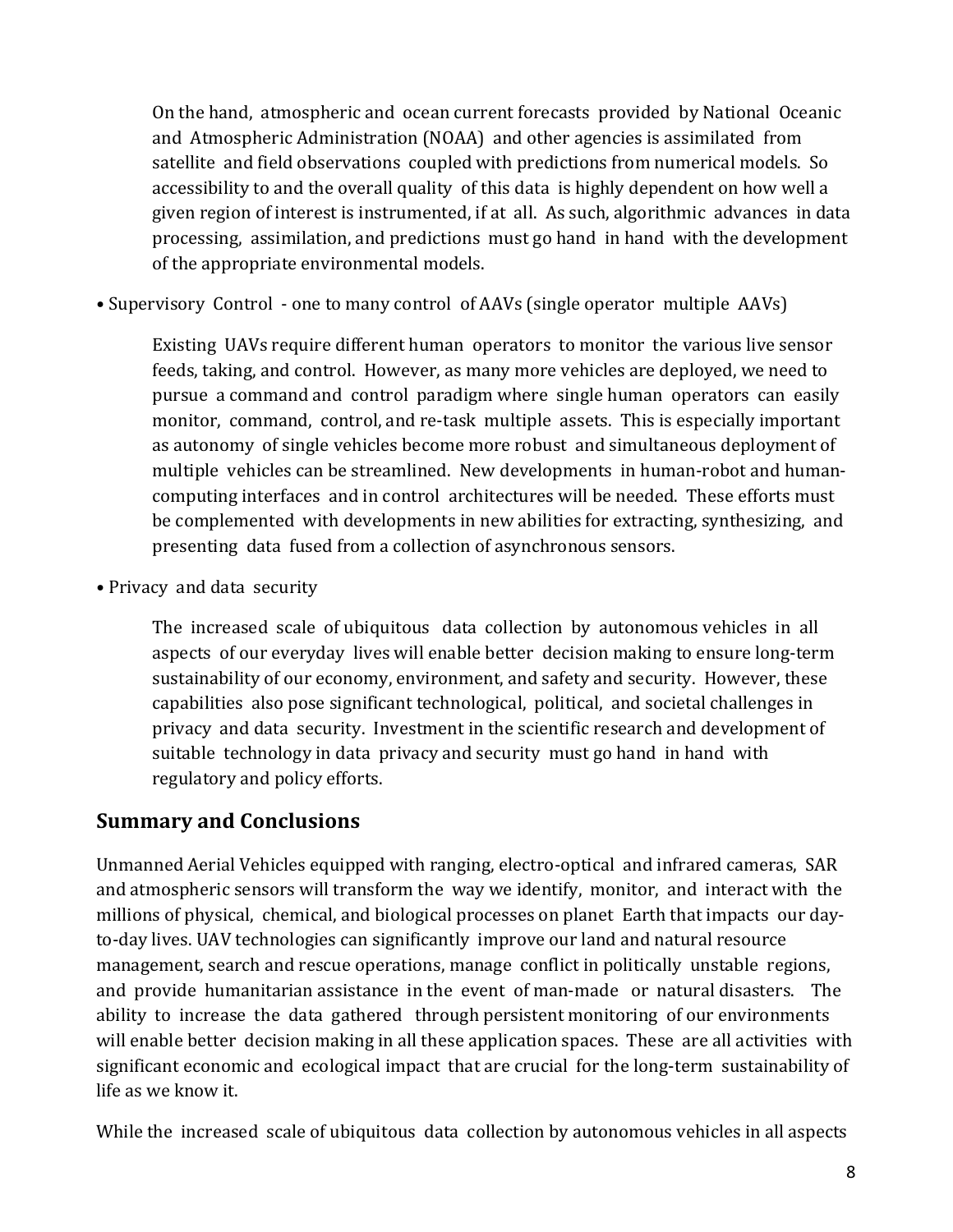of our everyday lives will pose significant challenges in privacy and data security. The time to discuss the impact of these technologies on is now. The Stimson Task Force on UAV Policy has iterated the importance of a realistic view of UAVs, and consequently AAVs, and recognizing their capabilities and the new uses and policies they enable [7]. As such, we must address the technological challenges to safeguard the privacy, safety, and security of our citizens and our natural, institutional, and economic resources through the development of appropriate cost-benefit analysis, robust oversight and accountability mechanisms, and best practices for the myriad of applications. In conjunction, we should foster continued assessment of the relevant technologies and develop an interagency research and development strategy for autonomous aerial systems and technologies in a manner consistent with our values to advance our civil, political, and social interests [7].